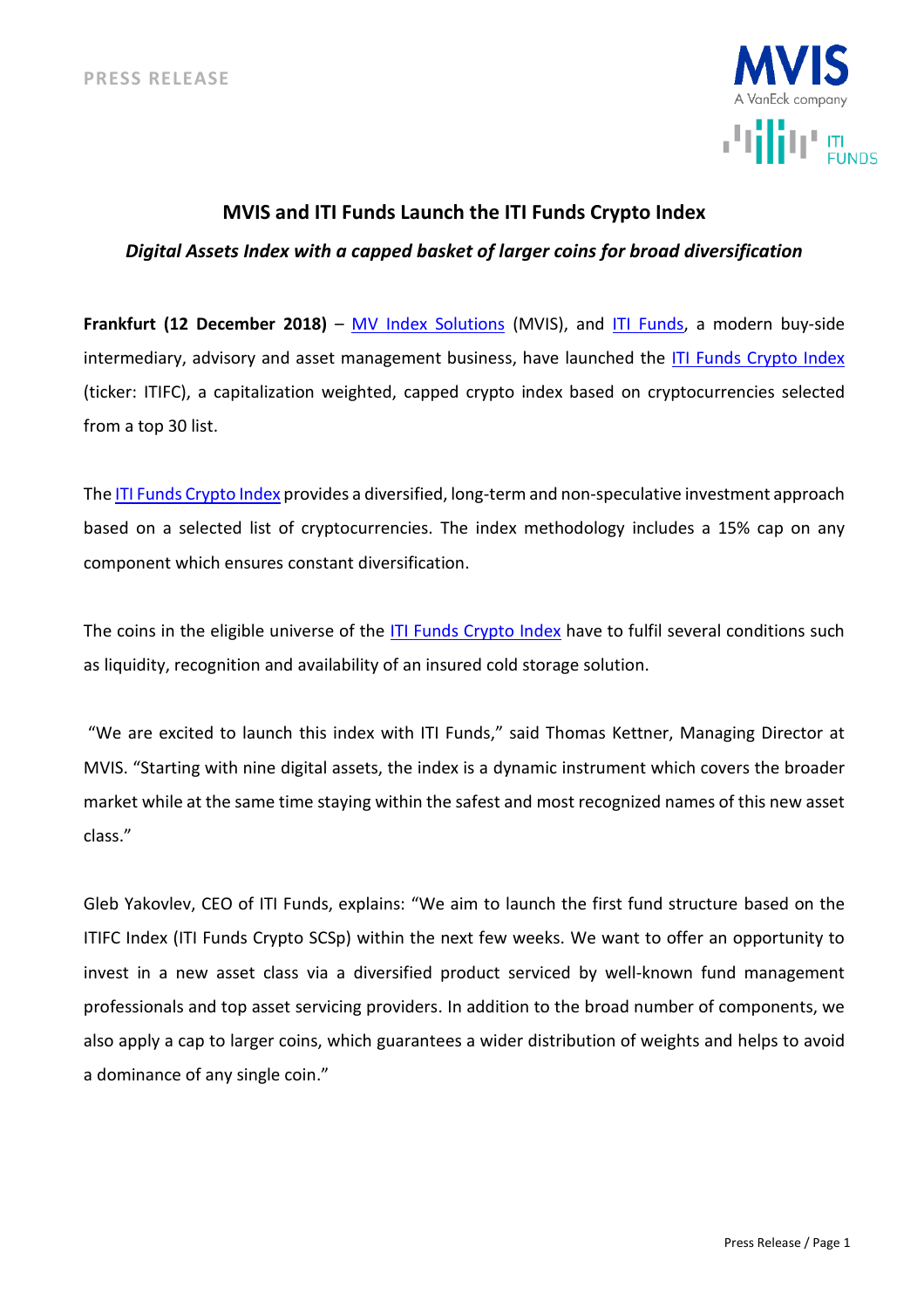

**Key Index Features**  Full Market Capitalisation (bn USD): 86.76

Number of Components: 9 Base Date/Base Value: 31 Dec 2016/100

**END**

## **Media and Index Contact**

Nibha Manandhar, MV Index Solutions +49 (0)69 4056 695 22 media-enquiries@mvis-indices.com

**Product Contact (ITI Funds Crypto SCSp)**

+44 (0) 20 3889 8333

Gleb Yakovlev, Director [gleb.yakovlev@itifunds.com](mailto:gleb.yakovlev@itifunds.com)

Elio Manca, Sales [elio.manca@itifunds.com](mailto:elio.manca@itifunds.com)

Marat Krimskiy, Project Manager [marat.krimskiy@itifunds.com](mailto:marat.krimskiy@itifunds.com)

### **Note to Editors:**

### **About MVIS [www.mvis-indices.com](file:///C:/Users/tkettner/AppData/Local/Microsoft/Windows/INetCache/Content.Outlook/D78SKEF7/www.mvis-indices.com)**

MV Index Solutions (MVIS®) develops, monitors and licenses the MVIS Indices, a selection of focused, investable and diversified benchmark indices. The indices are especially designed to underlie financial products. MVIS Indices cover several asset classes, including equity, fixed income markets and digital assets and are licensed to serve as underlying indices for financial products.

Approximately USD 13 billion in assets under management are currently invested in financial products based on MVIS Indices. MVIS is a VanEck company.

### **About ITI Funds [www.iti-funds.com](file:///C:/Users/tkettner/AppData/Local/Microsoft/Windows/INetCache/Content.Outlook/D78SKEF7/www.iti-funds.com)**

ITI Funds is a modern buy-side intermediary, advisory and asset management business within emerging and global markets. ITI Funds offers a world-class controllable access to alternative investments and ETFs, and the ability to use products with different risk characteristics and investment horizons to investors and a high-end infrastructure and technology, highly qualified and experienced operational management, and coordinated distribution support to portfolio managers.

### **About ITI Funds Crypto SCSp**

ITI Funds Crypto SCSp is based on the ITI Funds fund platform in Luxembourg. The Fund offers a simple and convenient way to a one-click investment in cryptocurrency index that tracks the performance of a list of crypto assets from the top 30 market leaders. It allows to have an exposure to the new asset class under secured and legally compliant regulatory framework.